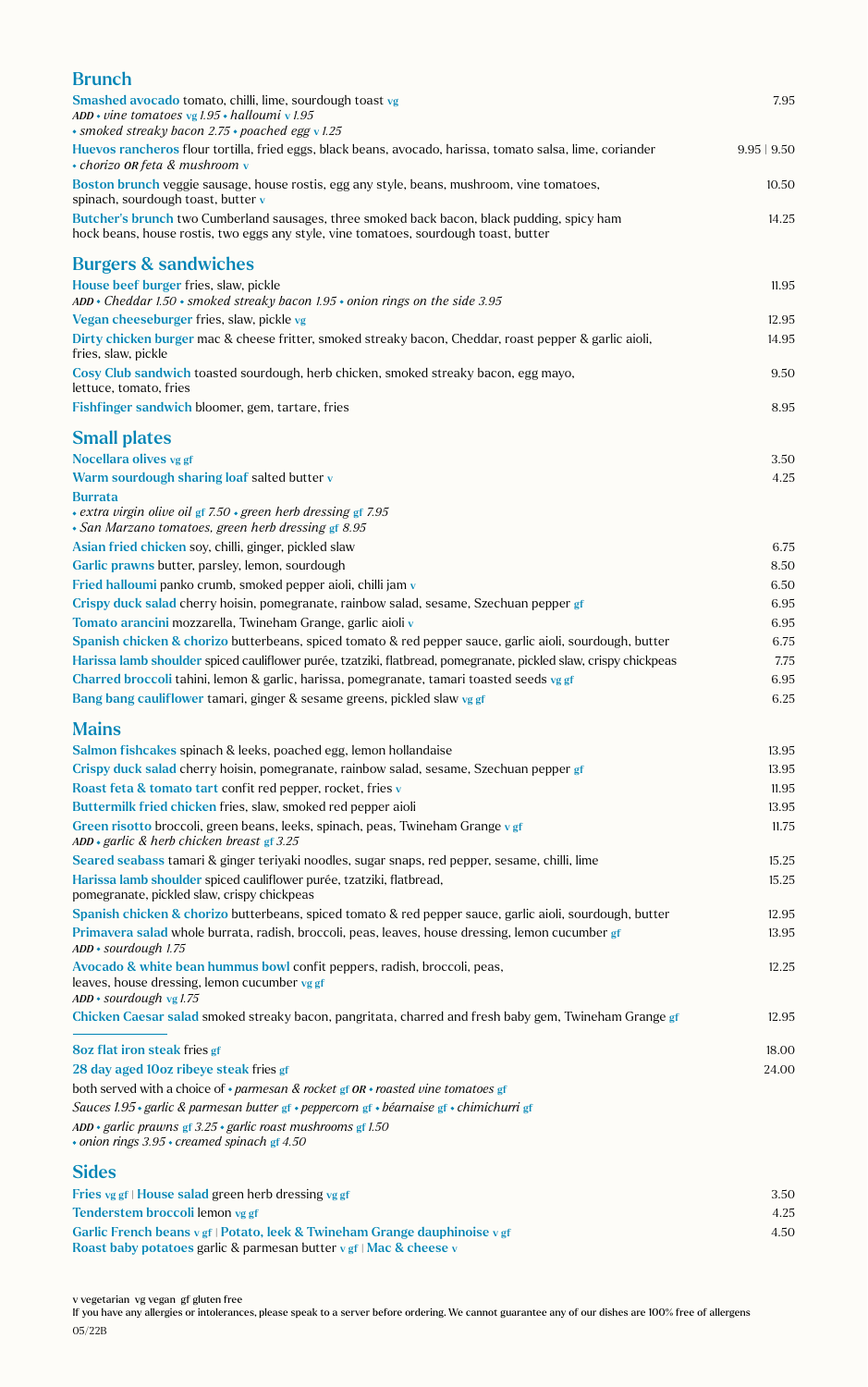## Gluten Free

| <b>Brunch</b>                                                                                                                                                              |       |
|----------------------------------------------------------------------------------------------------------------------------------------------------------------------------|-------|
| GF Smashed avocado tomato, chilli, lime, gf toast vg<br>ADD • vine tomatoes vg gf 1.95 • halloumi v gf 1.95<br>· smoked streaky bacon gf 2.75 · poached egg v gf 1.25      | 7.95  |
| GF Butcher's brunch two Cumberland sausages, three smoked back bacon, spicy ham hock beans,<br>house rostis, mushroom, two eggs any style, vine tomatoes, gf toast, butter | 14.25 |
| GF Boston brunch veggie sausage, house rostis, egg any style, beans, mushroom, vine tomatoes,<br>spinach, gf toast, butter v                                               | 10.50 |
| GF Vegan fry-up vegan sausage, hash browns, beans, mushroom, vine tomatoes, spinach,<br>gf toast, vegan butter vg                                                          | 9.25  |
| <b>Burgers</b>                                                                                                                                                             |       |
| GF House beef burger fries, slaw, pickle<br>$ADD * Cheddar$ gf 1.50 $*$ smoked streaky bacon gf 1.95                                                                       | 11.95 |
| <b>Small plates</b>                                                                                                                                                        |       |
| <b>GF Nocellara olives vg</b>                                                                                                                                              | 3.50  |
| <b>GF Burrata</b><br>· extra virgin olive oil 7.50 · green herb dressing 7.95<br>· San Marzano tomatoes, green herb dressing 8.95                                          |       |
| GF Garlic prawns butter, parsley, lemon, gf bread                                                                                                                          | 8.50  |
| GF Crispy duck salad cherry hoisin, pomegranate, rainbow salad, sesame, Szechuan pepper                                                                                    | 6.95  |
| GF Spanish chicken & chorizo butterbeans, spiced tomato & red pepper sauce, garlic aioli, gf bread, butter                                                                 | 6.75  |
| GF Harissa lamb shoulder spiced cauliflower purée, tzatziki, pomegranate, pickled slaw,<br>crispy chickpeas, gf bread                                                      | 7.75  |
| GF Charred broccoli tahini, lemon & garlic, harissa, pomegranate, tamari toasted seeds vg                                                                                  | 6.95  |
| GF Bang bang cauliflower tamari, ginger & sesame greens, pickled slaw vg                                                                                                   | 6.25  |
| <b>Mains</b>                                                                                                                                                               |       |
| GF Crispy duck salad cherry hoisin, pomegranate, rainbow salad, sesame, Szechuan pepper                                                                                    | 13.95 |
| GF Green risotto broccoli, green beans, leeks, spinach, peas, Twineham Grange v<br>ADD · garlic & herb chicken breast gf 3.25                                              | 11.75 |
| GF Vegan spring risotto broccoli, green beans, leeks, spinach, peas vg                                                                                                     | 11.75 |
| GF Harissa lamb shoulder spiced cauliflower purée, tzatziki, pomegranate, pickled slaw,<br>crispy chickpeas, gf bread                                                      | 15.25 |
| GF Spanish chicken & chorizo butterbeans, spiced tomato & red pepper sauce, garlic aioli, gf bread, butter                                                                 | 12.95 |
| GF Primavera salad whole burrata, radish, broccoli, peas, leaves, house dressing, lemon cucumber<br>$ADD \cdot GF$ bread v 1.75                                            | 13.95 |
| GF Avocado & white bean hummus bowl confit peppers, radish, broccoli, peas,<br>leaves, house dressing, lemon cucumber vg<br>$ADD \cdot GF$ bread v 1.75                    | 12.25 |
| GF Chicken Caesar salad streaky bacon, pangritata, charred and fresh baby gem, Twineham Grange                                                                             | 12.95 |
| <b>GF 8oz flat iron steak fries</b>                                                                                                                                        | 18.00 |
| GF 28 day aged 10oz ribeye steak fries                                                                                                                                     | 24.00 |
| both served with a choice of $\cdot$ parmesan & rocket gf OR $\cdot$ roasted vine tomatoes gf                                                                              |       |
| Sauces 1.95 • garlic & parmesan butter gf • peppercorn gf • béarnaise gf • chimichurri gf                                                                                  |       |
| ADD • garlic prawns gf 3.25 • garlic roast mushrooms gf 1.50 • creamed spinach gf 4.50                                                                                     |       |
|                                                                                                                                                                            |       |

#### Sides

| 4.50 |
|------|
| 4.25 |
| 3.50 |
| 4.50 |
| 4.50 |
| 3.50 |
|      |

If you have any allergies or intolerances, please speak to a server before ordering. We cannot guarantee any of our dishes are 100% free of allergens 05/22B